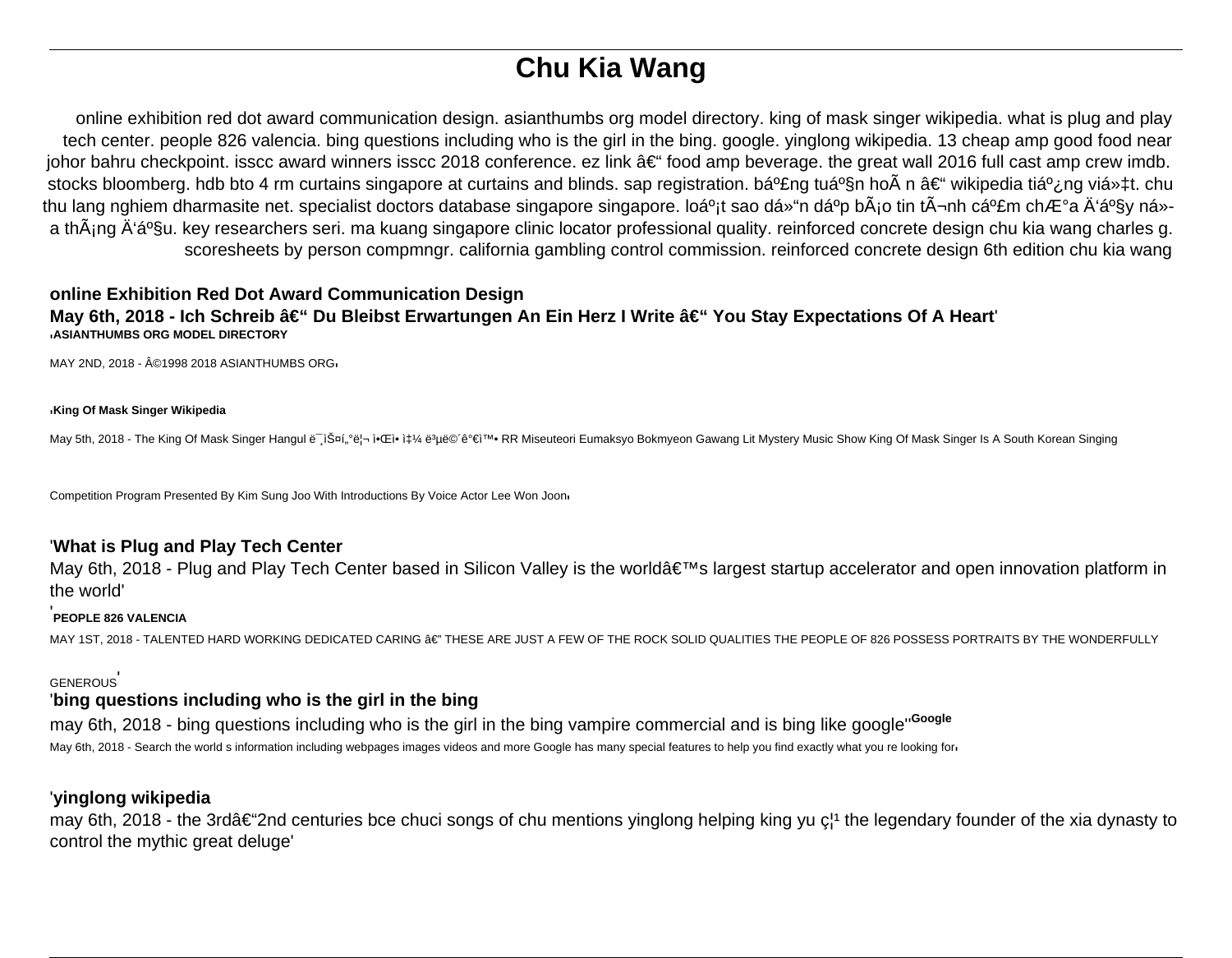#### '**13 Cheap amp Good Food Near Johor Bahru Checkpoint**

March 3rd, 2016 - Text amp Photo by Hazel amp Maureen Johor Bahru Malaysia Thinking of making a quick trip to Johor Bahru for some cheap and delicious food Read this post to find out where you can find cheap

and good food near Johor Bahru Checkpoint or Johor Bahru City Square' '**isscc award winners isscc 2018 conference**

## may 2nd, 2018 - isscc award winners 2017 18view isscc 2018 awards february 12 20182016 17 2016 lewis winner award for outstanding paper "3d ultrasonic fingerprint sensor on a chip― hao yen tang1 yipeng lu2 fari assaderaghi3 michael j daneman3 xiaoyue jiang1 martin lim3 xi li1 eldwin j ng3 utkarsh singhal1 julius m tsai3 david a horsley2'

## 'EZ LINK â€" FOOD AMP BEVERAGE

MAY 5TH, 2018 - ANG MO KIO HUB – ANG MO KIO HUB B2 29 BUGIS JUNCTION – 230 VICTORIA ST BUGIS JUNCTION B1 K9 S 188024 1 JELEBU RD BUKIT PANJANG PLAZA 01 68 S 677743''**the great wall 2016 full cast amp crew imdb** may 1st, 2018 - the great wall 2016 cast and crew credits including actors actresses directors writers and more'

#### '**stocks bloomberg**

may 1st, 2018 - connecting decision makers to a dynamic network of information people and ideas bloomberg quickly and accurately delivers business and financial information news and insight around the world

## '**HDB BTO 4 Rm Curtains Singapore at Curtains and Blinds May 5th, 2018 - Curtains Package Price 788 00 4 Room HDB BTO Frequently asked questions Q We like to purchase your curtains package Is there any other hidden cost that we need to know**' '**sap registration**

may 2nd, 2018 - it is essential for cal ema and organization responsible for your deployment to have your current information please pick your name and enter your sap id number the 5 digit number only not the letter c v

or s'

## 'Bá<sup>o</sup>£ng tuá<sup>o</sup>§n hoà n – Wikipedia tiá<sup>o</sup>¿ng Việt

May 4th, 2018 - Trong bá<sup>o</sup>£ng tuá<sup>o</sup>§n hoà n tiÃ<sup>a</sup>u chuá<sup>o</sup>©n cÃ<sub>i</sub>c nguyên tố Ä'ược liệt kê theo thứ tá»± số hiệu nguyên tá» tÄfng dần Má»™t hà ng má» i tức má»™t chu ká»<sup>3</sup> bá<sup>o-</sup>t Ä'ầu khi má»™t lá» p electron má» i thªm và o'

## '**CHU THU LANG NGHIEM DHARMASITE NET**

MAY 5TH, 2018 - Ấ•Ệ NHẤT 01 NAM MôTẤ¡T Ä'Ấ¡T THA 02 TôGIà Ä'A DA 03 A RA HA Ä'ế 04 TAM MIệU TAM Bồ Ä'à TổA 05 NAM Mô TáT đáT THA''**Specialist Doctors Database Singapore Singapore** May 1st, 2018 - This Database List All The Medical Specialist Doctors Practising In Singapore' 'LOạT SAO DồN DáºP BáO TIN TìNH CảM CHưA Ä'ầY Ná»A THáNG Ä'ầU JANUARY 12TH, 2018 - DÃ<sup>1</sup> CHỉ Má»<sup>,</sup>I Bưá»<sup>,</sup>C SANG NÄfM Má»<sup>,</sup>I HÆ¡N MưổI NGà Y NHưNG SHOWBIZ Hà N Ä'ã Vô